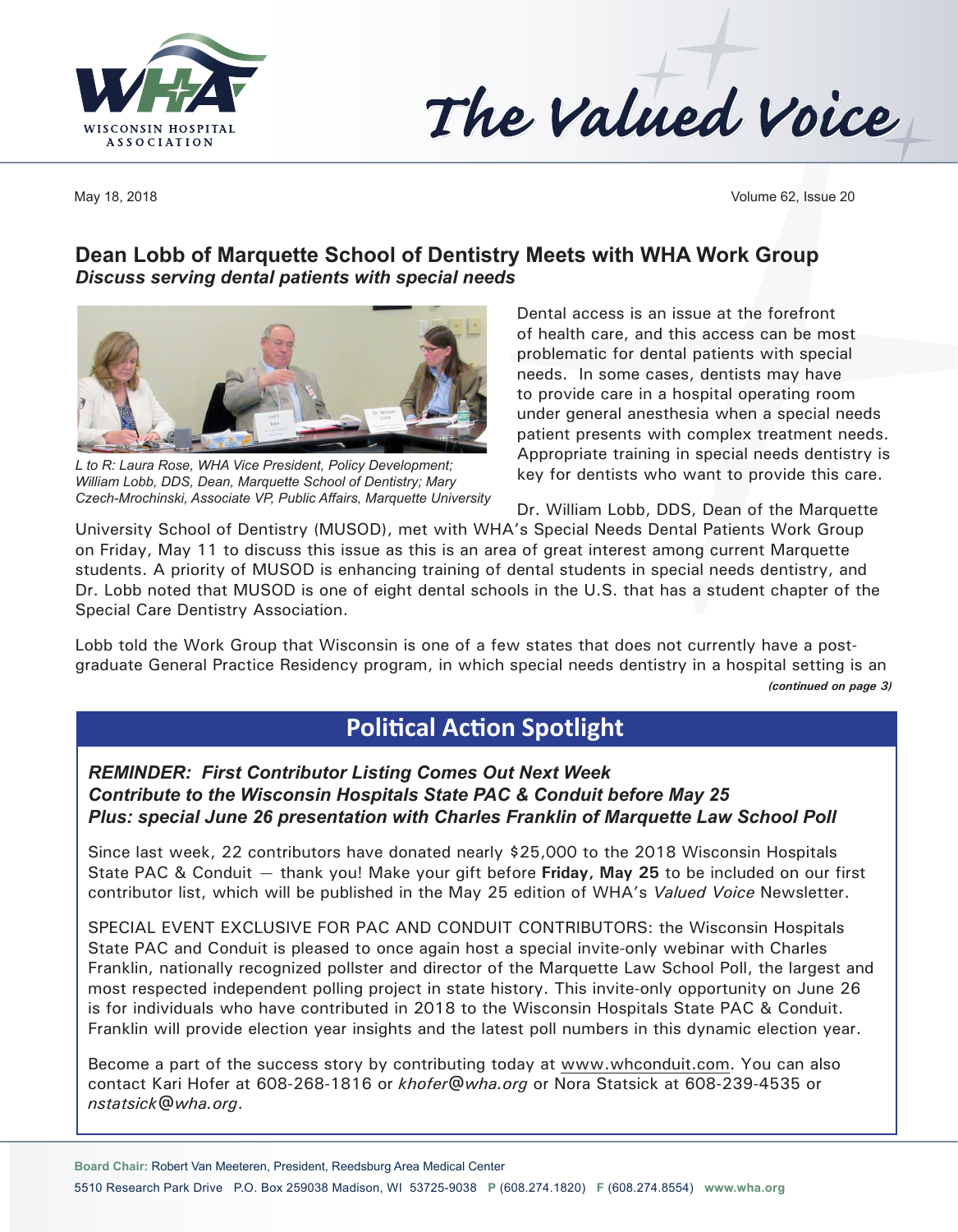### **Learn More About the New ED Care Management Program** *Program may pay qualifying hospitals up to \$1,000 per patient*

Learn more about the new *Intensive Care Coordination Program* legislation that incentivizes Wisconsin hospitals and health systems to offer care coordination services for patients who are high utilizers of emergency departments (EDs). Designed to study the impact of a provider-based care coordination program in Medicaid, Wisconsin Act 279 includes a provision that will reimburse hospitals a minimum of \$250 and a maximum of up to \$1,000 over a 12-month period for care management services. WHA will continue to work with the Wisconsin Department of Health Services (DHS) on implementing this new program, which is expected to be rolled out later in 2018:

- Hospitals and health systems can earn **up to \$1,000 per Medicaid patient** if the hospital can successfully reduce frequent emergency department utilization among at least half of the target patient population.
- DHS will award up to \$1.5 million annually, and is required to share any savings experienced from the intensive care coordination programs with qualifying hospitals and health systems.
- Overall, the state and federal funding authorized by the Legislature for this program is limited to \$2.25 million. Any expenditures for payments (not shared savings) beyond this appropriation must be reauthorized by the Legislature.

Read the WHA Act 279 and other legislative summaries in the Member Portal at [members.wha.org](http://members.wha.org).

### **Join us for WHA's Quality Forum Session Focusing on Meeting Federal and State Requirements**

#### *Mark your calendars for the July 17 session*

Hospital quality leaders will enjoy the WHA Quality Forum which offers a series of high-priority education events focused on federal and state-related requirements and how to stay current with changing qualityrelated regulations. We will examine various quality-related public reporting sites, and attendees will create an action plan to measure flow and use of data. This session will be presented by Beth Dibbert, CPHQ, chief quality officer for WHA, and Kelly Court, quality consultant for the WHA.

Online registration and information for this and the other WHA Quality Forum sessions can be found at [www.cvent.com](http://www.cvent.com/d/f5qhb9)/d/f5qhb9. Registration at each session will be limited, so those interested should register as soon as possible.

Contact Kayla Chatterton at *[kchatterton@wha.org](mailto:kchatterton@wha.org)* for registration questions. Contact Beth Dibbert at *[bdibbert@wha.org](mailto:bdibbert@wha.org)* for session content.

# **Register Today for 2018 Wisconsin Rural Health Conference: June 27-29**

Plan now to attend the 2018 Wisconsin Rural Health Conference, June 27-29, at The Osthoff Resort in Elkhart Lake. This annual event is the statewide forum for examining the issues that impact small and rural hospitals most, networking and collaborating with colleagues and bonding with your team of senior staff and members of your hospital board of trustees.

This year's agenda includes a variety of breakout sessions to give attendees the opportunity to examine and discuss models changing the delivery of and access to rural health care, public policy issues affecting rural health care and ways in which data and technology are improving health care for rural populations.

The conference will include the popular education track focused on governance issues, including new ways for boards to approach strategic planning, essential components for a successful and sustainable hospital foundation, and understanding some of the future reimbursement models that will impact hospitals.

Make attendance at this year's conference a priority by registering today. A full agenda and online registration are available at [www.cvent.com/](http://www.cvent.com/d/3gqkxj)d/3gqkxj.